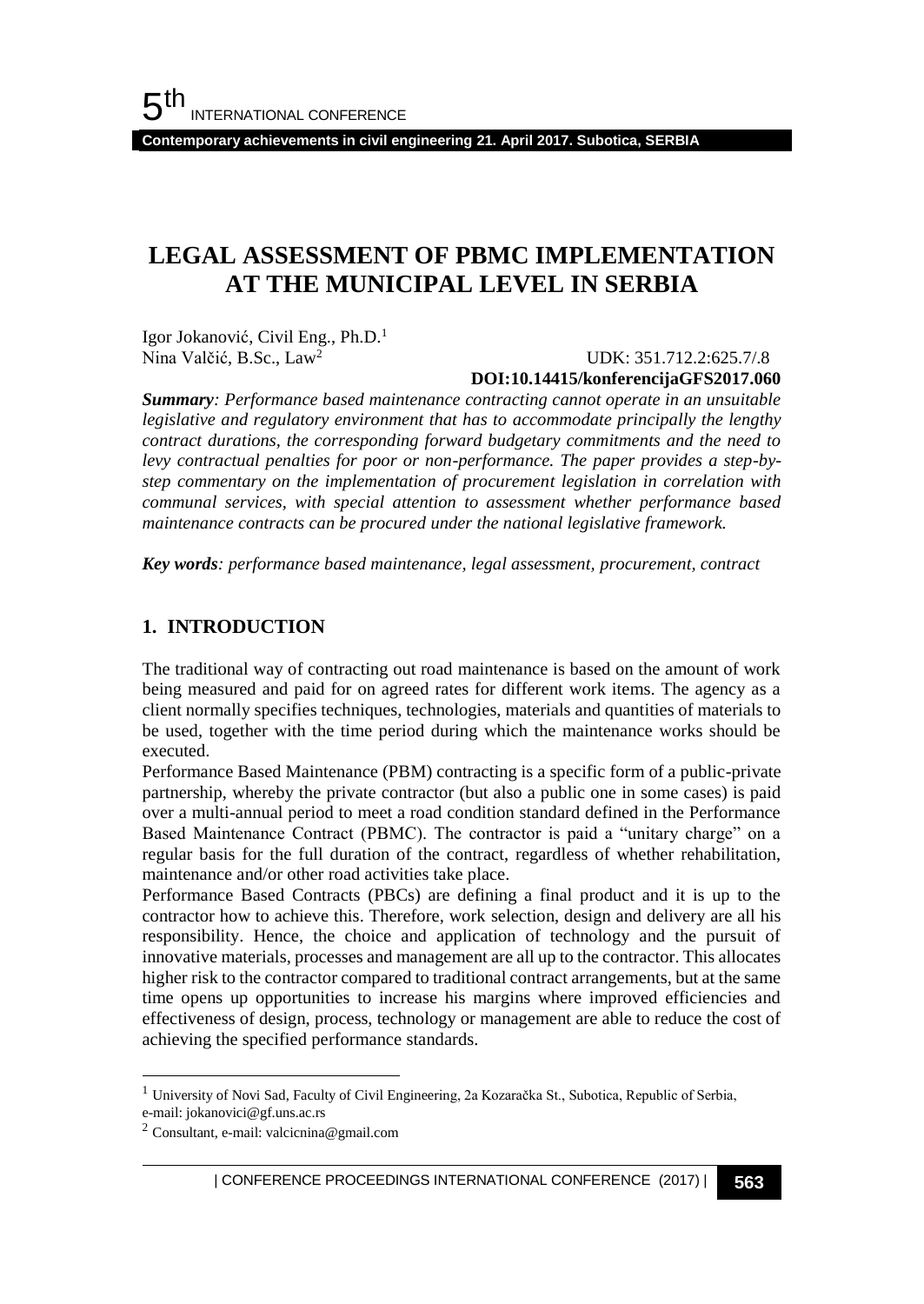$\mathbf 5$ . међународна конференција

### **Савремена достигнућа у грађевинарству 21. април 2017. Суботица, СРБИЈА**

Road agencies have moved towards PBMC approach because it offers several advantages over more traditional approaches:

- cost savings in managing and maintaining road assets;
- greater expenditure certainty for road agencies;
- ability to manage road network with fewer agency staff;
- better customer satisfaction with road service and conditions;
- stable multi-annual financing of maintenance.

From the road user point of view there are two main benefits:

- users know exactly the road conditions they can expect and demand, and
- are satisfied to see the exact result of the fees they are paying.

There are also some key features of a PBMC for contractors:

- with a guaranteed flow of work and income over a number of years a contractor finds it worthwhile to invest in equipment, staff development and new methods;
- he is also able to submit competitive bids without an extra margin to cover the risk that future budgets will fail to provide for fulfilment of the contract;
- knowing that he will be required to maintain the whole road length every year, a contractor has a strong incentive to use the most efficient methods and do as good job as he can in order to minimize his future expenditure.

Introduction of PBMC in the road business is usually a challenging task since, as with most new concepts, PBMC will probably be criticized and scrutinized at the beginning by those who are used to the old ways of "classical" road maintenance contracts and the concept of contractors engaged through "work orders", and being paid against quantities executed during road maintenance operations.

There is general perception that efficient organization and implementation of road maintenance through PBMCs reduces the operating costs, thus increasing profitability of involved companies (i.e. contractors). It is also believed that through PBMCs maintenance companies increase their profitability up to 10-12% (or even more), which is more in line with expected yields on nominal and shareholders' capital.

## **2. LEGAL ENVIRONMENT**

PBM contracting cannot operate in an unsuitable legislative and regulatory environment. There must be an appropriate legal and budgetary framework in place to accommodate the requirements of PBM contracting - principally the lengthy contract durations, the corresponding forward budgetary commitments and the need to levy contractual penalties for poor or non-performance. In addition, it is sometimes the case that existing legislation places direct duties on bodies such as local authorities which must be amended or removed before PBM contracting can be put in place.

Furthermore, sound public procurement policies and practices are among the essential elements of good governance. Good practices reduce costs and produce timely results; poor practices lead to waste and delays.

The paper provides a step-by-step commentary on the practical application of the laws guiding public procurement in the Republic of Serbia (RS) in correlation with the procurement of communal services. Special attention will be given to assessment whether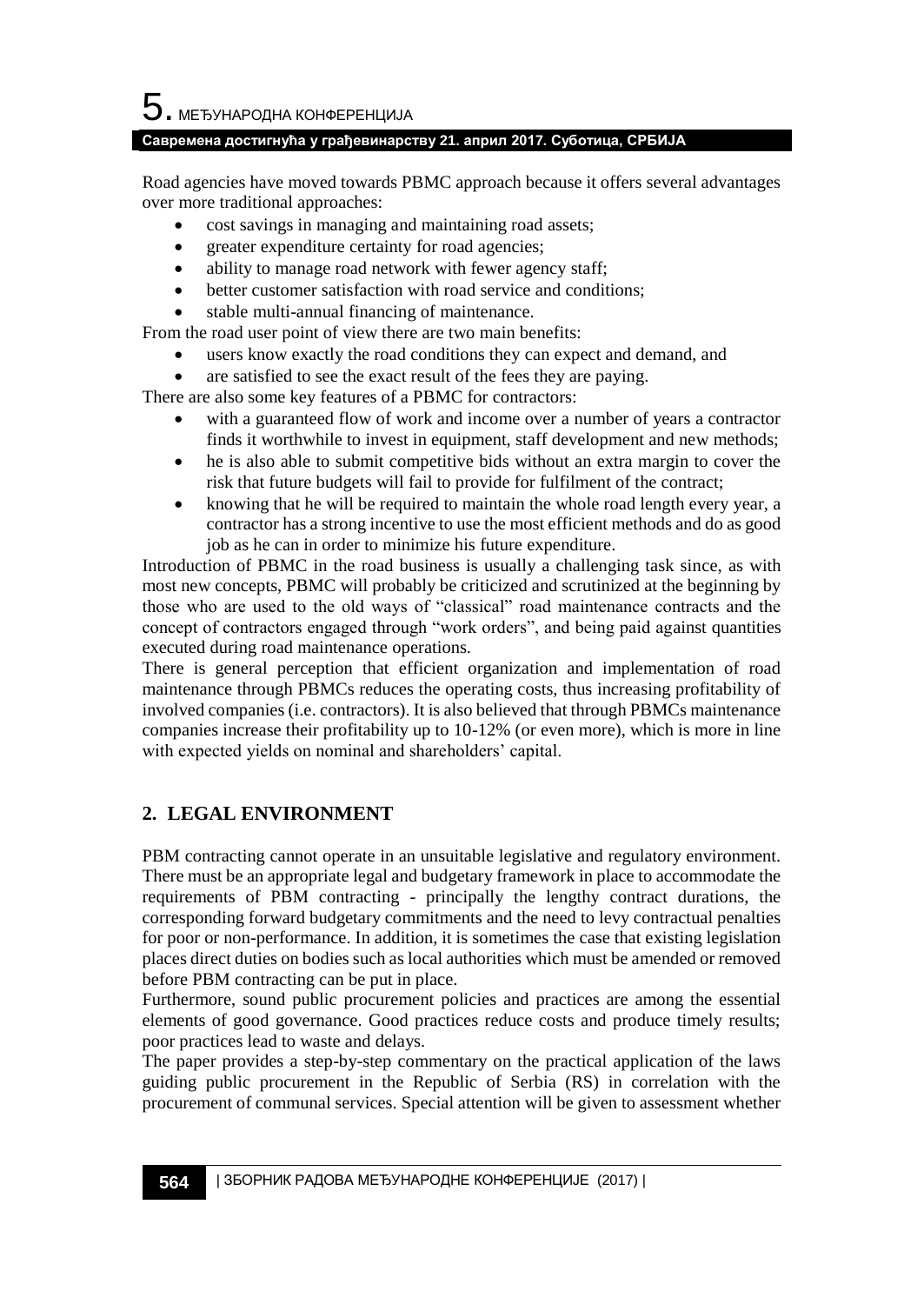#### 5 th INTERNATIONAL CONFERENCE

### **Contemporary achievements in civil engineering 21. April 2017. Subotica, SERBIA**

PBMCs can, and under what circumstances, be procured under the national legislative framework, and legal and institutional impediments shall be highlighted.

The opening remark concludes that the Law on Public Procurement (LPP) [3] sets good practices, but exceptional waiver as well, which in the case of maintenance is used more as a rule then exception. Delays in passing and adopting several documents especially those in respect to the list of entities to which the provisions of the LPP shall not apply (i.e. with exclusive rights when procuring and rendering services) gave rise to a case to case regulation, in which no pattern could have been distinguished.

# **3. RELEVANT LEGISLATION**

Detailed analysis of the Serbian legal framework related to the introduction of PBMCs has been conducted in order to identify possible hindrances and to eventually propose any required changes/amendments to the present legislation. The analysis has been performed as a part of the PBMC implementation study for the City of Kragujevac [9].

The following list presents relevant and applicable national legislation related to introduction of the PBMC into maintenance practice:

- Law on Budgetary System [1];
- Law on Communal Services [2];
- Law on Public Procurement [3];
- Decree on the Criteria for Determining the Nature of Expenditures, Terms and Conditions of Obtaining Permission for Concluding Specific Agreements which, by Nature of Expenditure, Demand Payment over Several Years [4];
- Decision on Determination and Mode of Entrusting Communal Services [5];
- Decision on Determination of Communal Services Financed from the City Budget, and for which Contracts are Awarded Based on the Law on Public Procurement [6]:
- Decision on Determining the Utility Sector and Utility Operations that can be Exclusively Performed by the Public Utility Companies in the City of Kragujevac [7];
- Decision on Communal Services on the Territory of the City of Kragujevac [8].

# **3.1. Law on Public Procurement**

The LPP [3] enshrines the principle that all contracting authorities in terms of the LPP, such as statutory authorities, autonomous provinces, local government authorities, as well as all legal entities established with the purpose of public and general interest, and not operating on commercial activity basis, must apply LPP principles provided that more than 50% of the financing is from the proceeds of any of the contracting authority budget as defined by the LPP, and that such entity is being supervised by a board where the majority of the members are elected by the contracting authority.

The LPP does not apply to procurement from entities with the qualifications of contracting authorities in accordance to LPP and who have been assigned with exclusive rights to perform a certain type of activity to be procured (Article 7). An exclusive right, with the meaning assigned to it by the LPP, is defined as such right on the basis of which only a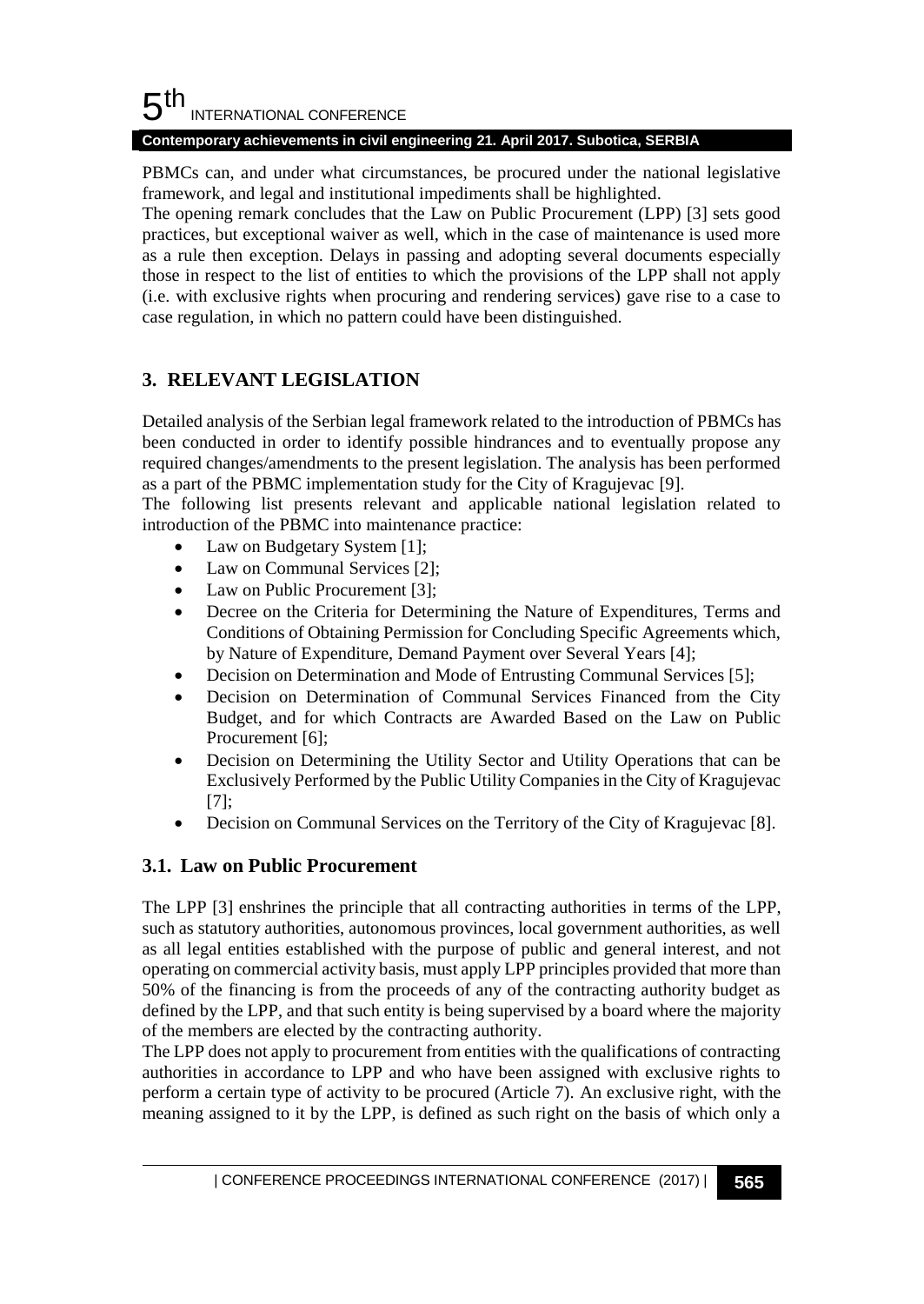### **Савремена достигнућа у грађевинарству 21. април 2017. Суботица, СРБИЈА**

certain entity can perform a particular activity within a certain area, entrusted by or derived from the specific law, special regulations or individual decisions or contract or agreement, adopted or concluded by the RS, territorial autonomy or local government (Article 3, bullet point No. 24).

Furthermore, the provisions of the LPP do not apply to contracts which the contracting authority concludes with another legal entity supervised by the contracting authority and if more than 80% of that entity activities are performed as entrusted activities, and if there is no private capital share in such entity influencing the decision-making processes or prevent decision-making.

The RS Government and the Public Procurement Administration intended to publicly disclose a list of contracting authorities to which the LPP does not apply, but such publication has been delayed. In absence of such regulatory framework on exclusive rights it is noted that individual decisions are passed throughout the country, and contract agreements concluded to substitute such list. This is also the case with the City of Kragujevac passing the Decision on Determining the Utility Sector and Utility Operations that can be Exclusively Performed by the Public Utility Companies in the City of Kragujevac [7]. This decision shall remain in force and valid until and unless the official list of contracting authorities is disclosed.

## **3.2. Law on Communal Services**

On the other hand, the Law on Communal Services (LCS) [2] is decisive when it comes to awarding contracts for communal services.

Communal services within the meaning assigned to it by the LCS are the activities of providing municipal/communal services of importance to the fulfilment of basic needs of physical and legal entities for which the local government is obliged to create conditions for the provision of the appropriate quality, quantity, availability and continuity, as well as supervising their execution.

Communal services are, inter alia: maintenance of streets and roads, maintenance of streets and roads in towns and other settlements, works which ensure smooth and safe traffic and preserve and enhance the value of roads, streets, squares, terraces, etc.

The local self-government, in accordance with the LCS, provides organizational, financial and other requirements for construction, maintenance and operation of communal facilities, and regulates and provides for communal services and their development systems. This can be achieved through:

• Establishment of a public company: If for the performance of communal services a public company has been established, and such company is the holder of public right, it shall, inter alia, be obliged to provide permanent and unobstructed municipal services to users under the prescribed conditions and in the prescribed manner, but is not authorized to "further" assign such rights to another entity who is entitled to perform services. This, in other words, means that the public company could not later "alienate" the right to provide communal services and transfer it to another entity. This rule has exceptions provided that, in the present case, the LCS explicitly allows the transfer of rights in relation to the determination of communal services and interpretation of the charter of that public company;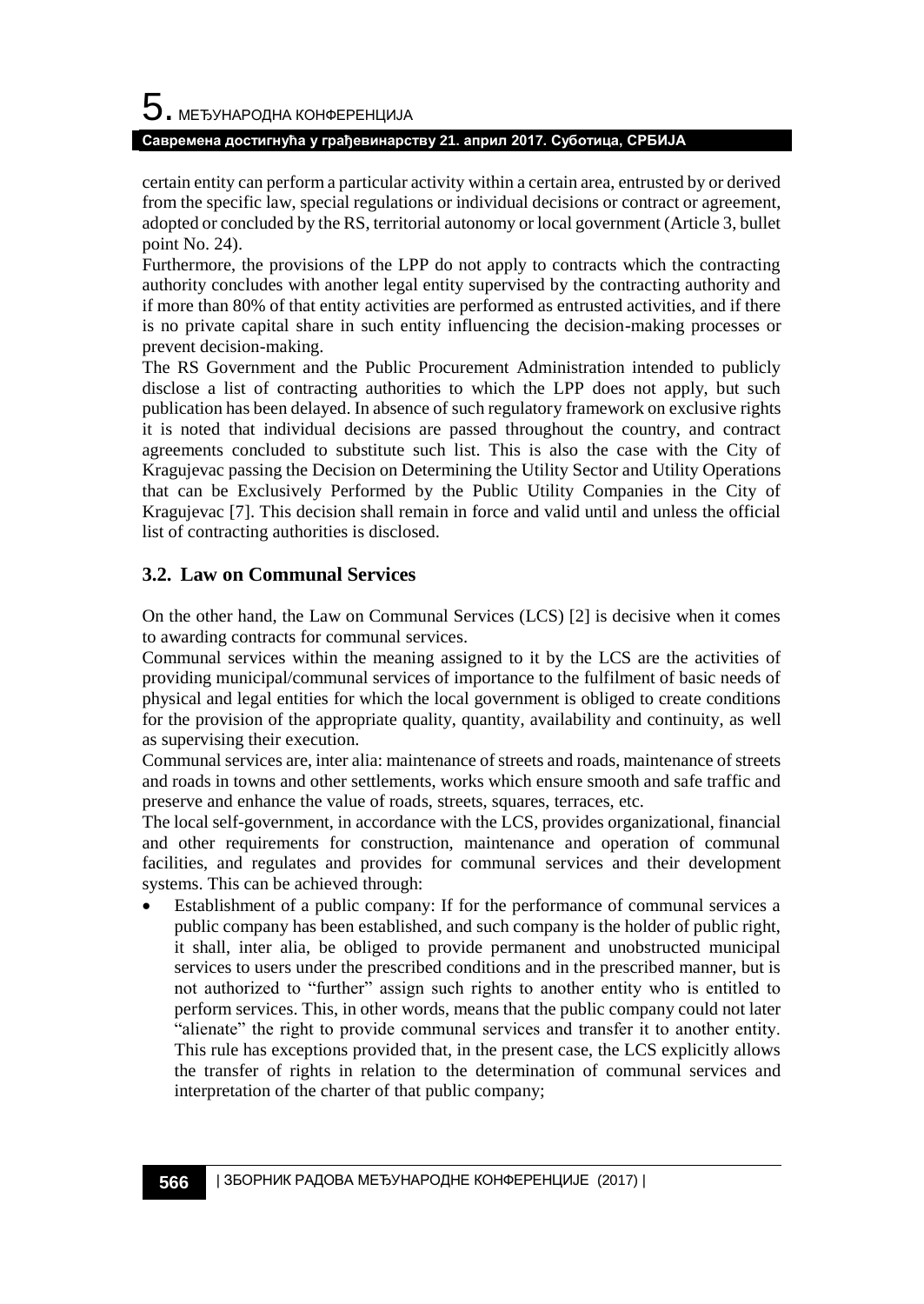#### 5 th INTERNATIONAL CONFERENCE

### **Contemporary achievements in civil engineering 21. April 2017. Subotica, SERBIA**

- Assigning or entrusting communal services by virtue of the exclusivity: Assigning or entrusting communal services is a time-bound contract of relations in connection with the performance of communal services or certain tasks in the framework of communal services between the local self-government and the provider of communal services. Assigning or entrusting shall be based on the decision of the assembly of local selfgovernment in accordance with the methods of providing communal services and the contracts of assignment. The procedure of entrusting the performance of communal services funded from the budgets of local governments is subject to the LPP;
- Through public procurement: The LPP applies to the procedure of determination the provider of communal services if such services are financed from proceeds made available through the budget of the local self-government, in this case the City of Kragujevac. This would imply that any activity providing maintenance of roads and streets, financed from the local budget shall be subject to the LPP, if not being entrusted (as described in the bullet point above).

Furthermore, the City of Kragujevac has passed three decisions [5, 6, 7] on the determination of communal services financed from the City budget for which contracts are awarded pursuant to the LPP. On the basis of these decisions the following services, which are financed from the City budget shall be awarded with the application of procedures and rules of the LPP:

- restoring public areas to a technically correct condition (pavements and sidewalks);
- repairs of streets;
- repairs of sidewalks;
- periodic maintenance of asphalt pavements;
- periodic maintenance of block pavements;
- maintenance of public lighting;
- maintenance of green surfaces in residential areas and parks;
- maintenance of green surfaces around watercourses;
- maintenance of public hygiene in settlements.

## **3.3. Law on Budgetary System**

One of the main constraints of procurement is the mandatory requirement that any commitments by direct or indirect budget beneficiaries must correspond to appropriations which have been designated for this purpose in the budget year following the Law on Budgetary System (LBS) [1]. Notwithstanding the above paragraph, obligations may be assumed under the contracts which, due to the nature of expenditure require payment through several years, provided that before launching the procurement procedure funds have been reserved for payments due in that financial year. However, it is also necessary to obtain written consent of the Ministry of Finance (MoF), or local authority responsible for finances, for obligations that will become due and be included in the financial plan for the following two years. By virtue of this exception, the Government adopted the Decree on the Criteria for Determining the Nature of Expenditures, Terms and Conditions of Obtaining Permission for Concluding Specific Agreements which, by Nature of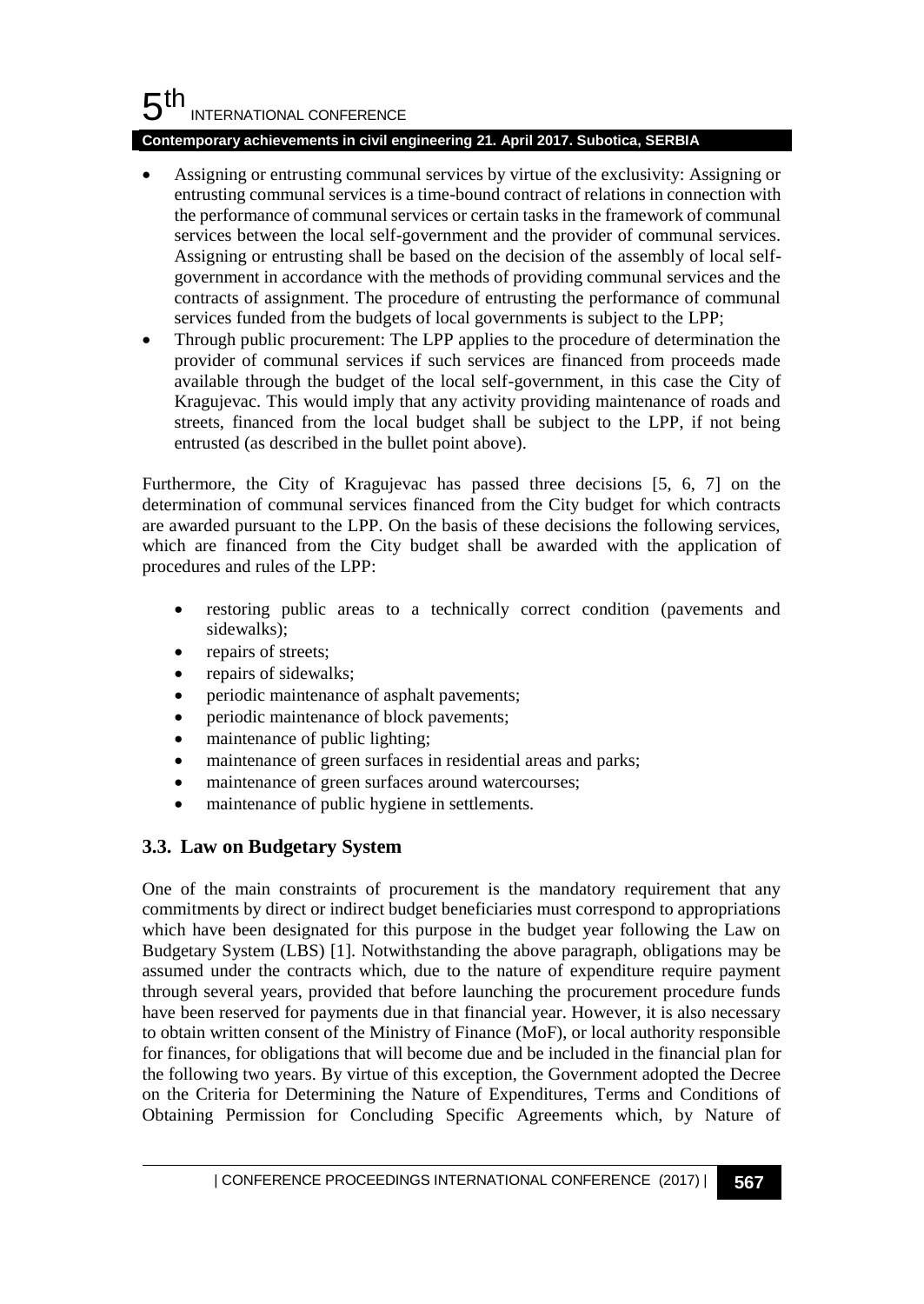# $\mathbf 5$ . међународна конференција **Савремена достигнућа у грађевинарству 21. април 2017. Суботица, СРБИЈА**

Expenditure, Demand Payment over Several Years [4]. This Decree limits such time period to three years, provided the contracts are concluded to procure goods and services under the budget group No. 42. No detailed definition was available to determine as what services and goods fall under this category. For these multi-annual contracts to be endorsed by the MoF, it is necessary to submit an application, using the relevant template, and containing information sheet on the planned procurement.

## **4. PROCUREMENT THROUGH INTERNATIONAL FINANCING INSTITUTIONS**

The LPP does not apply to procurement under international treaties, loans, contracts, etc., including loan agreements with International Financing Institutions (IFIs). This is the case for the RS and most of the countries receiving financial support from IFIs. This means that LPP does not apply to procurement of goods, services and works implemented by virtue of an international agreement taking precedence over the national legislation in accordance to the Constitution (in order that a contract of public law receives an international qualification it has to be ratified or enacted in the host country, and the procurement rules and guidelines of such financing organization, donor or international organization are mandatory to be used during implementation). Logically, constraints imposed by the LBS regarding availability of budget resources also do not apply to international agreements.

# **5. AMMENDMENTS TO LEGISLATION**

There is no need to propose amendments to the current regulatory framework in order to allow exclusion of the LPP in case of financing by IFIs. If loan agreements are signed, the relevant bidding documents and conditions of contract therein agreed shall be applicable. However, in terms of national legislation, introduction of PBMC is a radical transformation, and would ideally require some legislative and procedural changes to allow multi-annual contracts to be written with assured annual payments for achievement of performance targets. At present each year's budget is subject to availability of funds and decisions about relative priorities. The full benefits of multi-annual PBMCs cannot be realized with such a system. It is recommended that legal or procedural means be found to give contractors a much greater degree of certainty about the revenue they can expect from a multi-annual contract. For example, the MoF might adopt and announce an internal policy to honour multi-annual fixed-payment contracts up to a defined ceiling in each sector, or in the roads sector alone, irrespective of future budgetary restrictions. Another option in order to give full effect to the results of PBMC would be to develop such amendments to allow conclusion of multi-annual contracts for e period beyond the current limit of three years. In addition, to enhance competitiveness and effectiveness of the maintenance services in general for application of PBMC any waiver of the LPP should be discouraged. This could be done by limitation of communal services to a list of services which can be entrusted.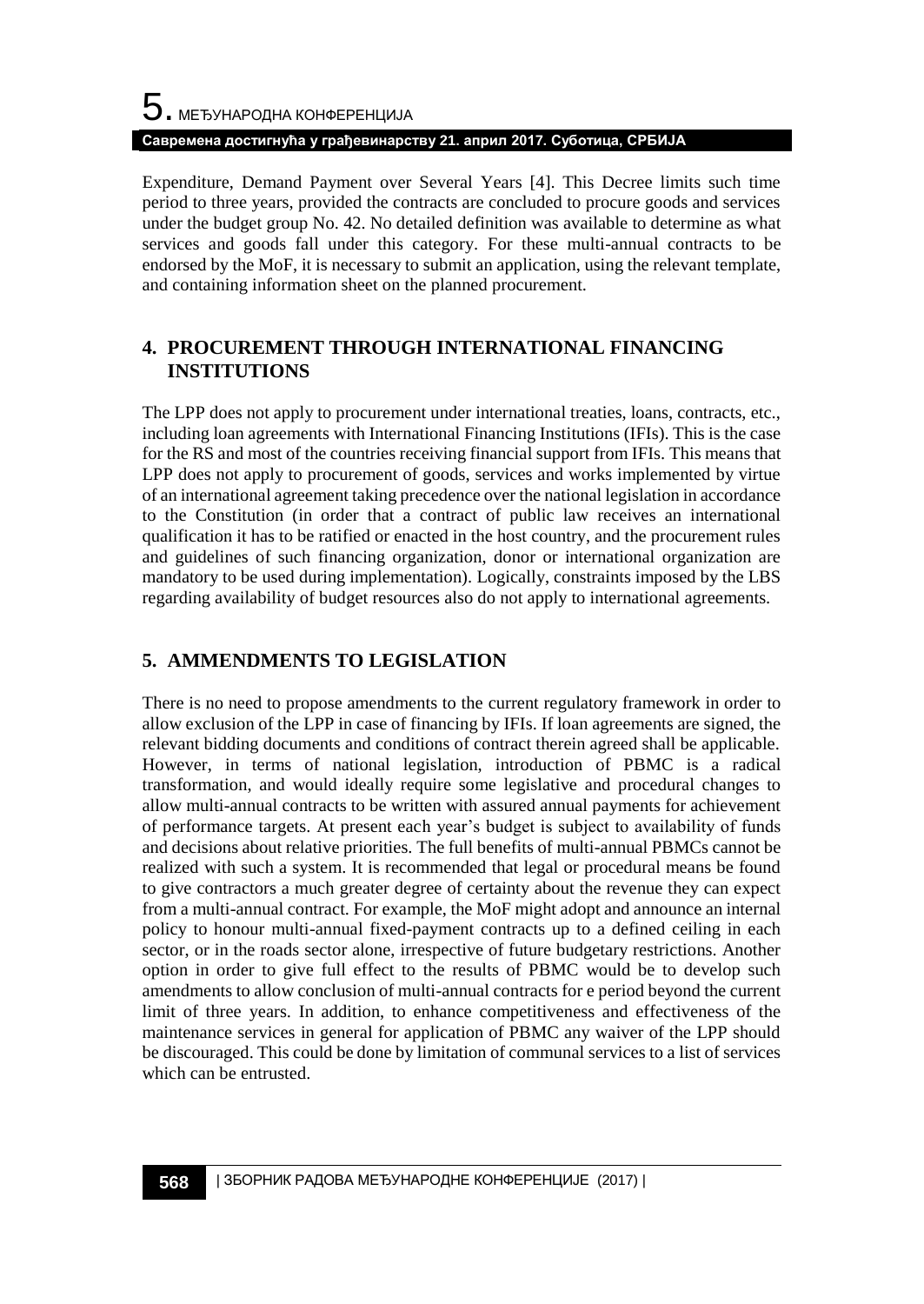### **Contemporary achievements in civil engineering 21. April 2017. Subotica, SERBIA**

### **6. CONCLUSION**

Current national legislation, while invoking broadly accepted principles of fairness and transparency, introduces some exceptions which in the case of the subject matter even after careful review allow for ambiguity and uncertainty.

Whilst on one hand all the cited and applicable laws and bylaws promote the transparency and competitiveness during procurement of communal services, all the exceptions allow double standards. This is specifically related to delay in listing the contracting authorities to which the LPP does not apply and substituting the missing list with individual decisions. This would mean, if the communal services are financed from the budget of the local selfgovernment, i.e. the City of Kragujevac, it would mandatory impose the application of the LPP. On the other hand, even when financed from the budget, the LPP does not apply if the communal services are rendered by a public company established for this purposes (i.e. Public Utility Company), or the services have been entrusted by virtue of exclusivity. No genuine competitiveness can be identified since only limited communal services are procured in a manner and by application of the LPP.

On the other hand multi-annual contracts are limited to three years maximum and it is unclear if the PBMCs can be successfully implemented and the goals achieved within this limited period in terms of "value for money" and "input against outputs", without implementing proposed changes in national legislation.

### **REFERENCES**

- [1] Law on Budgetary System, Official Gazette of the Republic of Serbia, No. 54/2009, 73/2010, 101/2010, 101/2011, 93/2012, 62/2013, 63/2013, 108/2013, 142/2014, 68/2015 and 103/15;
- [2] Law on Communal Services, Official Gazette of the Republic of Serbia, No. 88/2011;
- [3] Law on Public Procurement, Official Gazette of the Republic of Serbia, No. 124/2012, 14/2015 and 68/2015;
- [4] Decree on the Criteria for Determining the Nature of Expenditures, Terms and Conditions of Obtaining Permission for Concluding Specific Agreements which, by Nature of Expenditure, Demand Payment over Several Years, Official Gazette of the Republic of Serbia, No. 21/2014;
- [5] Decision on Determination and Mode of Entrusting Communal Services, Official Journal of the City of Kragujevac, No. 20/2005, 1/2007, 2/2007, 5/2008, 35/2008 and 8/2010;
- [6] Decision on Determination of Communal Services Financed from the City Budget, and for which Contracts are Awarded Based on the Law on Public Procurement, Official Journal of the City of Kragujevac, No. 2/2006;
- [7] Decision on Determining the Utility Sector and Utility Operations that can be Exclusively Performed by the Public Utility Companies in the City of Kragujevac, No. 352-1270/13-V, dated December 27, 2013 and No. 352-14/14-V, dated January 16, 2014;
- [8] Decision on Communal Services on the Territory of the City of Kragujevac, Official Journal of the City of Kragujevac, No. 30/2014.